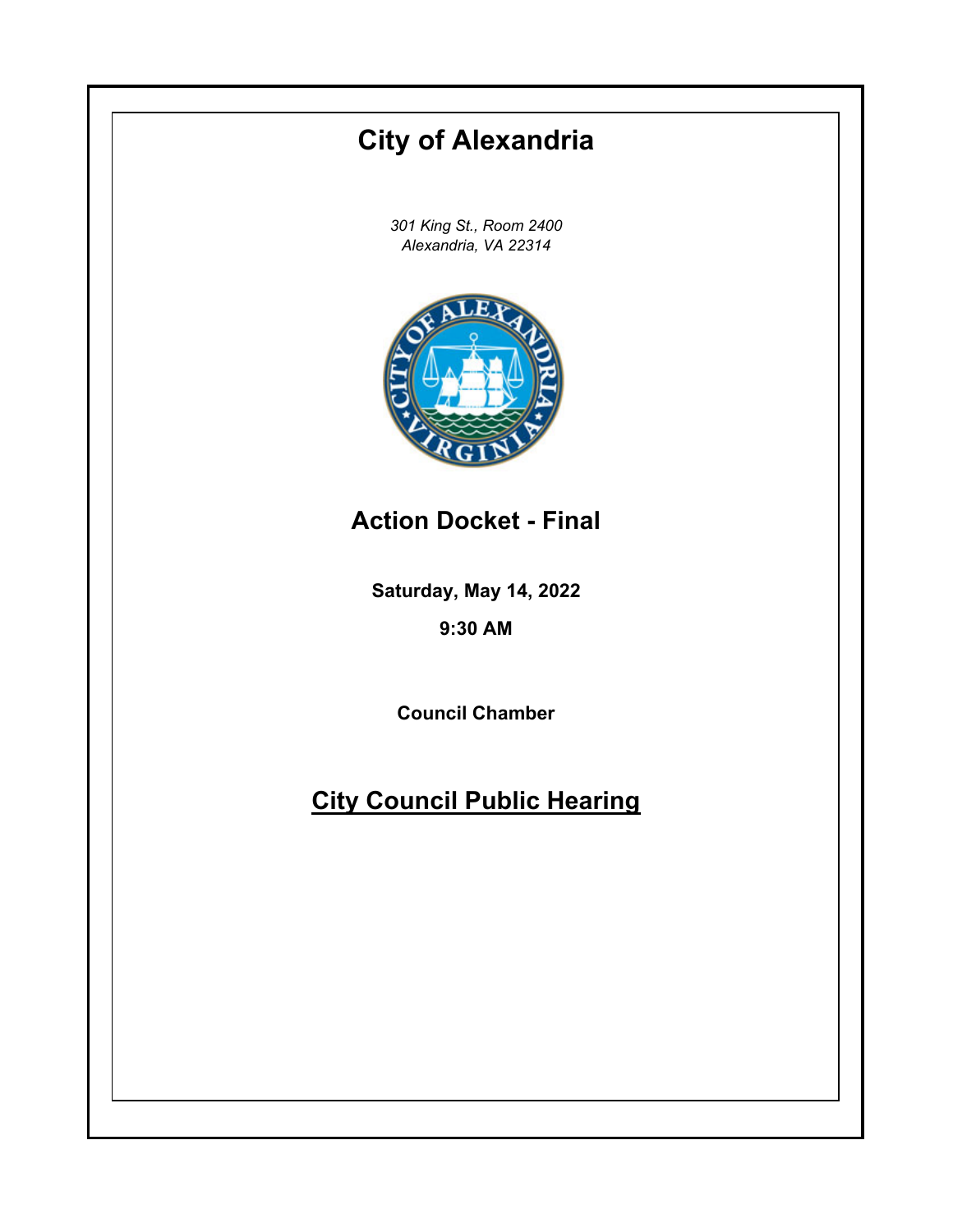**The May 14, 2022 Public Hearing Meeting of the Alexandria City Council is being held in the Council Chamber (301 King Street, Alexandria, Virginia, 22314) and electronically. Members of City Council and staff are participating either in-person**

**or from a remote location through video conference call on Zoom webinar. The meeting can be accessed by government channel 70, streaming on the City's website, and can be accessed via Zoom by the following link:**

**Registration link: https://zoom.us/webinar/register/WN\_Soth8qSeSvuqx50Ff6DTyQ Webinar ID: 923 8775 1983 Webinar Passcode: 217196 Dial-in number: 301-715-8592**

**If you use the Zoom webinar application, please be sure you have updated the application to the latest version for the best results. If you are unable to access the Zoom webinar, please use the Dial-In number to access the meeting.**

**\*\*\*PLEASE LOG-IN EARLY IF POSSIBLE\*\*\***

**Links:**

**Meeting Agenda and Live Webcast The meeting will be webcast live and video and audio recordings will be available a few days after the meeting.**

**Zoom Registration Form**

**If you wish to use Zoom to watch the meeting or to address Council, you must register first. Those wishing to address Council should also submit a Speaker's Form using the link below.**

#### **Speaker's Form**

**https://survey.alexandriava.gov/s3/2020-VIRTUAL-City-Council-Speakers-For m**

**Those wishing to address Council should submit a Speaker's Form (see above).**

**Submission of written statements is encouraged. Please sign up after the docket is created and posted and you are able to verify the meeting date on the City's website.**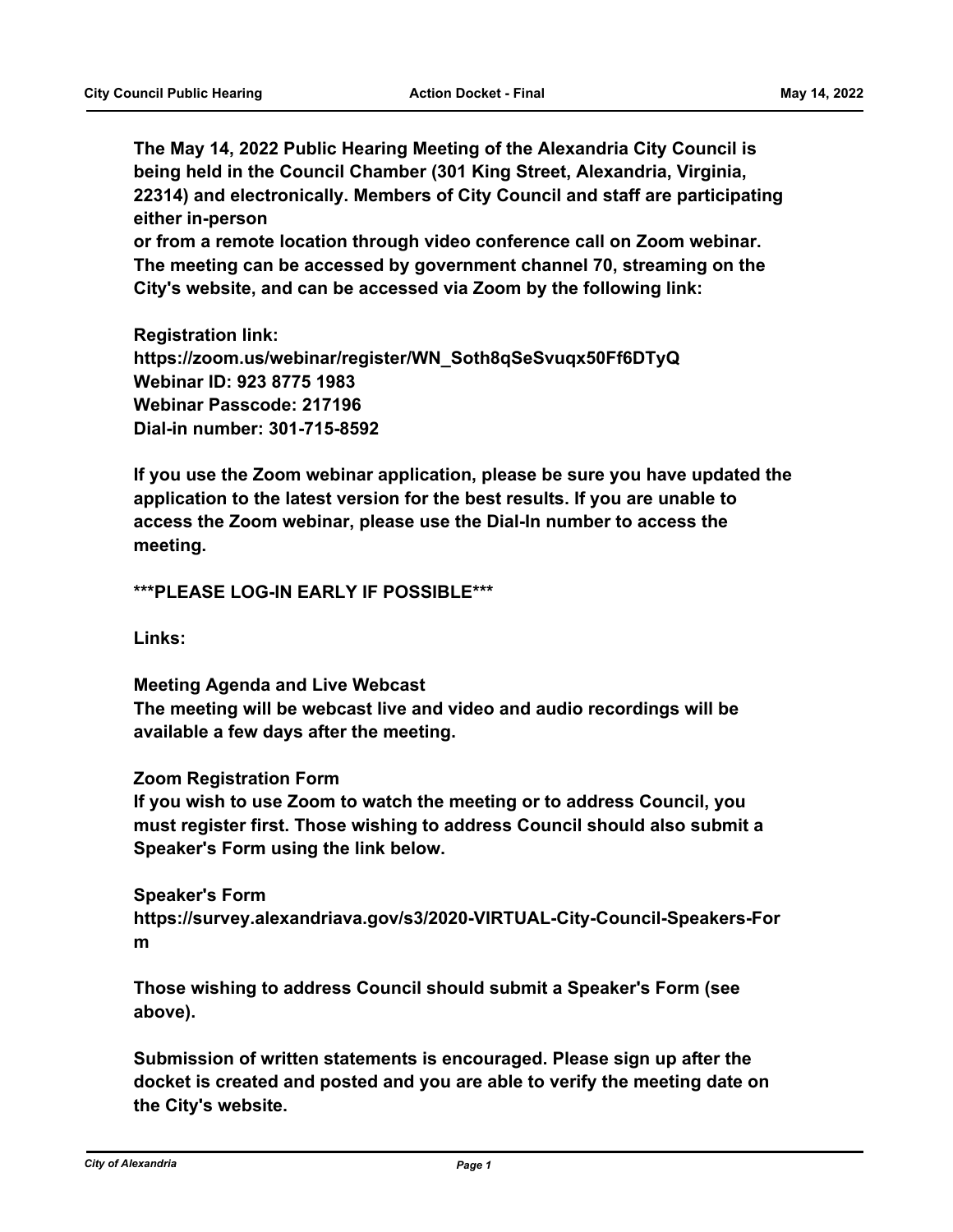**If the docket is not posted, you will have to return at a later date to complete the speaker's form in order to speak at a Council meeting.**

**Public Comment will be received at this meeting.**

**All persons wishing to speak before City Council must complete a Speaker's Form. If you have a prepared statement or written comments for the record, you may email it to the City Clerk at CouncilComment@alexandriava.gov.**

**Speakers are encouraged to submit their written comments to the City Clerk.**

**\*\*\*\*\***

**Individuals requiring translation services should contact the City Clerk and Clerk of Council at gloria.sitton@alexandriava.gov or at 703.746.4550. We request that you provide a 48-hour notice so that the proper arrangements may be made. Please**

**specify the language for translation when you make the request.**

**Las personas que requieran servicios de traducción deben comunicarse con el Secretario de la Ciudad y el Secretario del Consejo en gloria.sitton@alexandriava.gov o al 703.746.4550. Le solicitamos que proporcione un aviso de 48 horas para que se puedan hacer los arreglos necesarios. Por favor, especifique el idioma de traducción cuando realice la solicitud.**

**\*\*\*TAKE NOTICE: City Council will take a lunch break in the middle of the docket at a reasonable time when the agenda allows for a break.\*\*\***

**\*\*\*\*\*\***

## **I. OPENING**

#### **1. Calling the Roll.**

*Mayor Wilson called the meeting to order and the City Clerk called the roll. All the members of City Council were present, with Vice Mayor Jackson attending the meeting virtually from home from medical reasons. Councilman Chapman was absent from the meeting.*

## **2. Public Discussion Period**

**[This period is a public comment period on items no listed on the agenda. The first 15 speakers will speak at the beginning of the meeting. Any remaining speakers will be heard at the conclusion of the docketed items.]**

*The following persons participated in the public discussion period:*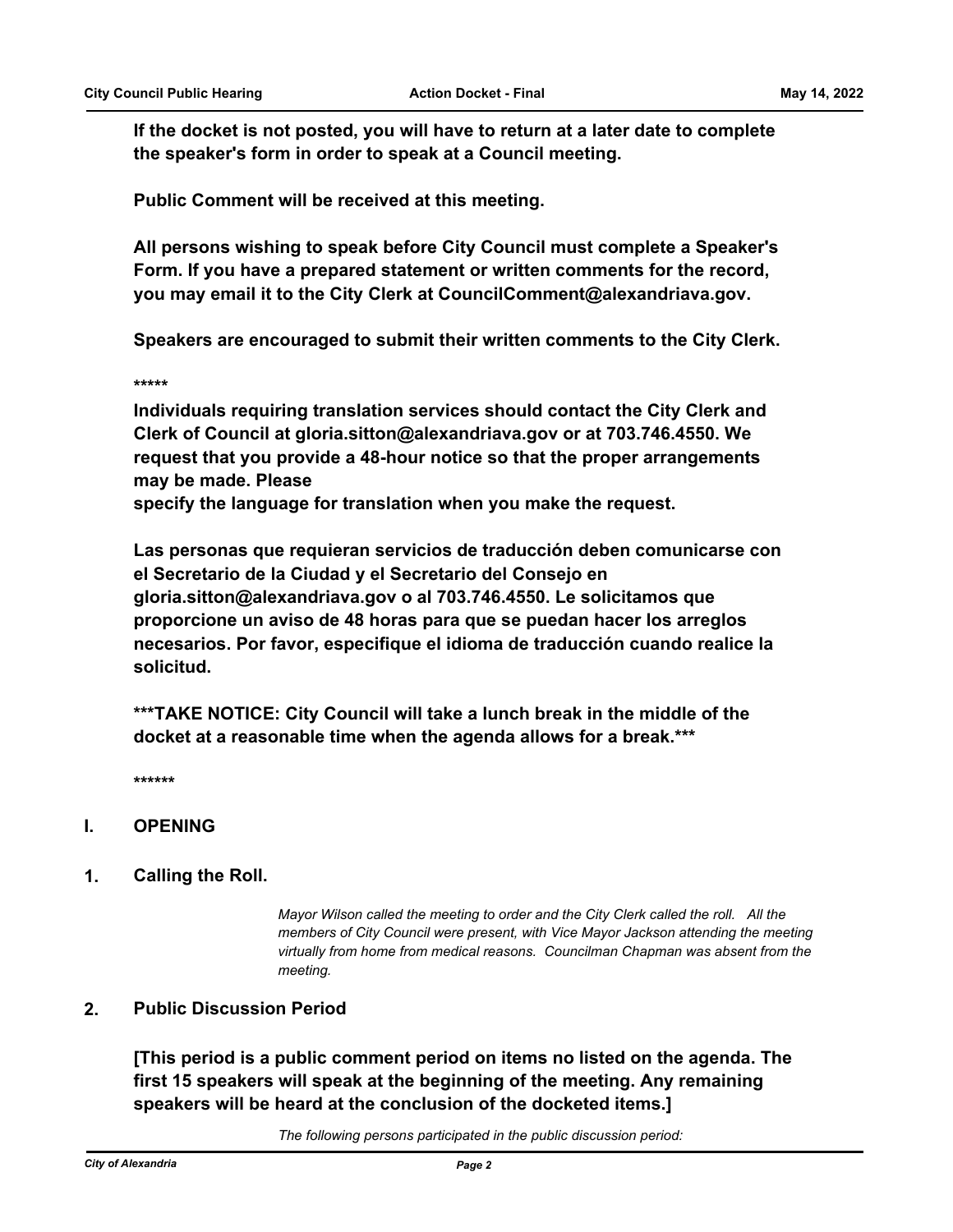*1. Ismael Ahmed, Alexandria, spoke the need for better jobs in the City and hope to establish union jobs in the City.*

*2. Richard Merritt, Alexandria, spoke about the COVID-19 recovery in the City and the equity lens used to assess the recovery effort and how the equity recovery be measured by the City.*

*3. Janice Grenadier, Alexandria, spoke about corruption with the Courts and law enforcement.*

*4. David Byrd, Alexandria, representing Yes In My Back Yard (YIMBY), spoke the housing issues and the need for more housing affordability in the City and thanked Council for its efforts to bring more affordable housing to the City.*

*5. Don Slaiman, Alexandria, spoke about the need for more affordable housing and better paying jobs to address income equality.*

*6. Nelson Aguilar, Alexandria, spoke about the need for better wages for skilled labor in the City.*

*7. Ameresh Beyn, Alexandria, spoke about the need for better wages for residents living in the City.*

*8. Bert Bayou, Alexandria, spoke about the need for better wages for workers in the City and more affordable housing.*

*9. Nora Drouche, Alexandria, spoke about the need for better wages and more affordable housing.* 

*10. Linh Pham, Alexandria, requested a proclamation honoring Falun Dafa's anniversary.*

*11. Tiny Tang, Vienna, Virginia, requested a proclamation honoring Falun Dafa's anniversary.* 

*12. Luca Gattoni-Celli, Alexandria, spoke about possible traffic calming measures being explored along Braddock Road in the Alexandria West neighborhood.*

## **II. REPORTS OF BOARDS, COMMISSIONS AND COMMITTEES**

## **ACTION CONSENT CALENDAR**

#### **Planning Commission (3-4)**

**3. [22-1193](http://alexandria.legistar.com/gateway.aspx?m=l&id=/matter.aspx?key=14791)** Special Use Permit #2022-00012

500 Montgomery Street

Public Hearing and consideration of a request for a Special Use Permit for a ground floor arts and cultural tenant, including the exclusion of the floor area from the floor area ratio for the site; zoned CRMU-H.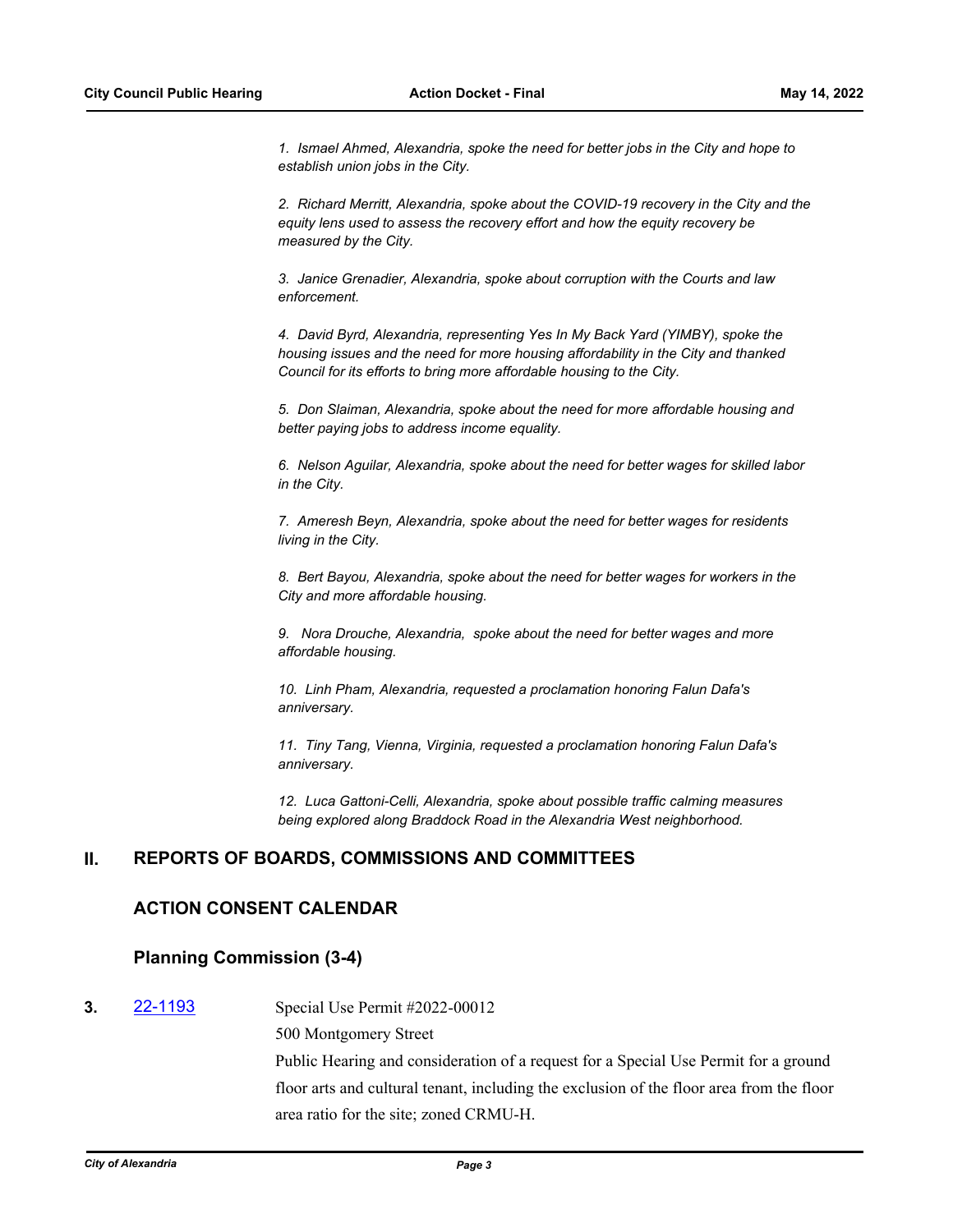Applicant: AP 500 Montgomery LLC, represented by Robert D. Brant, attorney Planning Commission Action: Recommended Approval 7-0

# **4.** [22-1194](http://alexandria.legistar.com/gateway.aspx?m=l&id=/matter.aspx?key=14792) Encroachment #2022-00004 4901, 4915 Polk Avenue, and unimproved public right-of-way - Alexandria Free Methodist Church Public Hearing and consideration of requests for an Encroachment on an unimproved portion of public right-of-way to permit construction of a segment of a private driveway; zoned: R-20/Single-family zone (Seminary Hill/Strawberry Hill). Applicant: Trustees of Alexandria Free Methodist Church, represented by Mark Yoo, architect and/or Aaron M. Vinson, engineer. Planning Commission Action: Recommended Approval 7-0

# **END OF ACTION CONSENT CALENDAR**

*City Council approved each item under separate motion. The approval was as follows:* 

*3. City Council approved the Planning Commission recommendation. (separate motion)*

*4. City Council deferred the approval of this item until the June hearing to allow the applicant time to respond to concerns from Council regarding notice requirements and whether they are amendable to the returning for Council review in 5 years, 7 years, or 10 years. (separate motion)*

# **III. ROLL-CALL CONSENT CALENDAR**

- **5.** [22-1110](http://alexandria.legistar.com/gateway.aspx?m=l&id=/matter.aspx?key=14708) Public Hearing, Second Reading and Final Passage of an Ordinance to amend and reordain Article C (Disposition of Abandoned, Unattended and Immobile Motor Vehicles) of Chapter 8 (Parking and Traffic Regulations) of Title 5 (TRANSPORTATION AND ENVIRONMENTAL SERVICES) of the Code of the City of Alexandria, Virginia, 1981, as amended. [ROLL-CALL VOTE]
- **6. [22-1199](http://alexandria.legistar.com/gateway.aspx?m=l&id=/matter.aspx?key=14797)** Public Hearing, Second Reading and Final Passage of an ordinance to amend Article A (GENERAL PROVISIONS) of Chapter 4 (COMMITTEES, BOARDS, AND COMMISSIONS) of Title 2 (GENERAL GOVERNMENT) of the Code of the City of Alexandria, Virginia, 1981, as amended. [ROLL-CALL VOTE]
- **7. [22-1112](http://alexandria.legistar.com/gateway.aspx?m=l&id=/matter.aspx?key=14710)** Public Hearing, Second Reading and Final Passage of an Ordinance to amend and reordain Sheet No. 055.01 of the "Official Zoning Map, Alexandria, Virginia," adopted by Section 1-300 (OFFICIAL ZONING MAP AND DISTRICT BOUNDARIES), of the City of Alexandria Zoning Ordinance, by rezoning the property at 901 North Pitt Street from, OC/Office commercial to CRMU-X/Commercial residential mixed use (Old Town North) in accordance with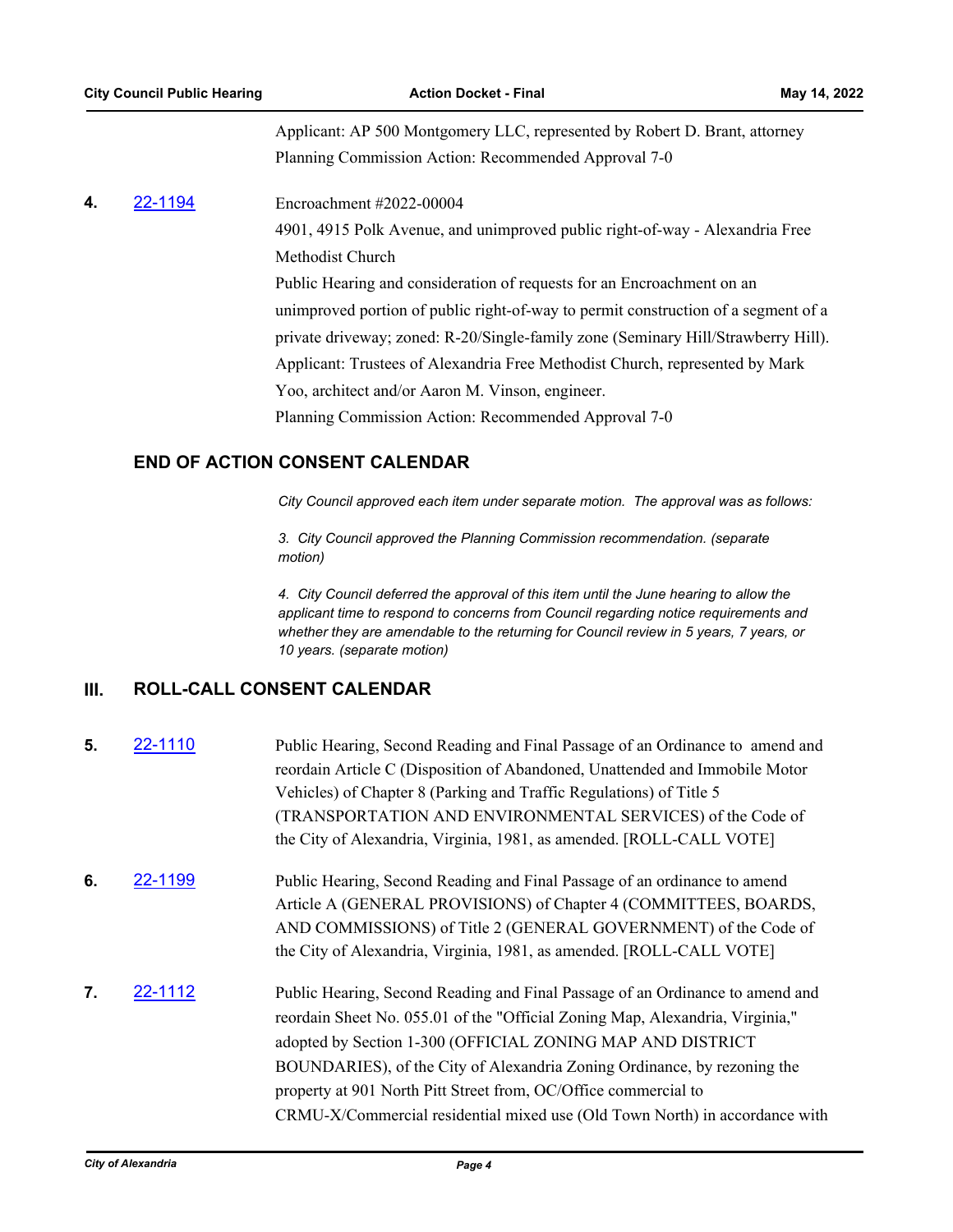the said zoning map amendment heretofore approved by city council as Rezoning No. 2022-00001 (Implementation Ordinance for Rezoning No. 2022-00001 associated with 901 North Pitt Street approved by City Council on April 23, 2022). [ROLL-CALL VOTE]

#### **8.** [22-1198](http://alexandria.legistar.com/gateway.aspx?m=l&id=/matter.aspx?key=14796)

Public Hearing, Second Reading and Final Passage of an Ordinance to amend and reordain the allocation of State funds from the Personal Property Tax Relief Act (PPTRA) of 1998, Section 3-2-224 (Levied on Automobiles, Trucks, Trailers, Semi-Trailers, Antique Motor Vehicles, Taxicabs, Motorcycles, Campers and Other Recreational Vehicles, Boats and Trailers; Amount), of the Code of the City of Alexandria, Virginia. [ROLL-CALL VOTE]

- **9.** [22-1200](http://alexandria.legistar.com/gateway.aspx?m=l&id=/matter.aspx?key=14798) Public Hearing, Second Reading and Final Passage of an Ordinance Authorizing and Empowering the Issuance of General Obligation Bonds through a Direct Bank Loan. [ROLL-CALL VOTE]
- **10.** [22-1201](http://alexandria.legistar.com/gateway.aspx?m=l&id=/matter.aspx?key=14799) Public Hearing, Second Reading and Final Passage of an Ordinance to amend and reordain the deadline for applying for Personal Property Tax Relief for the Elderly and Disabled for first time filers and in cases of hardship, Section 3-2-224.2 (Alternative Tax Rate for Elderly and Handicapped0, of the Code of the City of Alexandria, Virginia. [ROLL-CALL VOTE]

## **END OF ROLL-CALL CONSENT CALENDAR**

*City Council approved the roll-call consent calendar. The approval was as follows:*

*5. City Council adopted an ordinance to amend and reordain Article C (Disposition of Abandoned, Unattended and Immobile Motor Vehicles) of Chapter 8 (Parking and Traffic Regulations) of Title 5 (TRANSPORTATION AND ENVIRONMENTAL SERVICES) of the Code of the City of Alexandria, Virginia, 1981, as amended. (ORD. NO. 5431)*

*6. City Council adopted an ordinance to amend and reordain Article A (GENERAL PROVISIONS) of Chapter 4 (COMMITTEES, BOARDS, AND COMMISSIONS) of Title 2 (GENERAL GOVERNMENT) of the Code of the City of Alexandria, Virginia, 1981, as amended. (ORD. NO. 5432)*

*7. City Council adopted an ordinance to amend and reordain Sheet No. 055.01 of the "Official Zoning Map, Alexandria, Virginia, " adopted by Section 1-300 (OFFICIAL ZONING MAP AND DISTRICT BOUNDARIES), of the City of Alexandria Zoning Ordinance, by rezoning the property at 901 North Pitt Street from, OC/Office Commercial to CRMU-Z/Commercial Residential Mixed Use (Old Town North) in accordance with the said zoning map amendment heretofore approved by city council as Rezoning No. 2022-0001. (ORD. NO. 5433)*

*8. City Council adopted an ordinance to amend and reordain the allocation of State funds from the Personal Property Tax Relief Act (PPTRA) of 1998, Section 3-2-224 (Levied on Automobiles, Trucks, Trailers, Semi-Trailers, Antique Motor Vehicles,*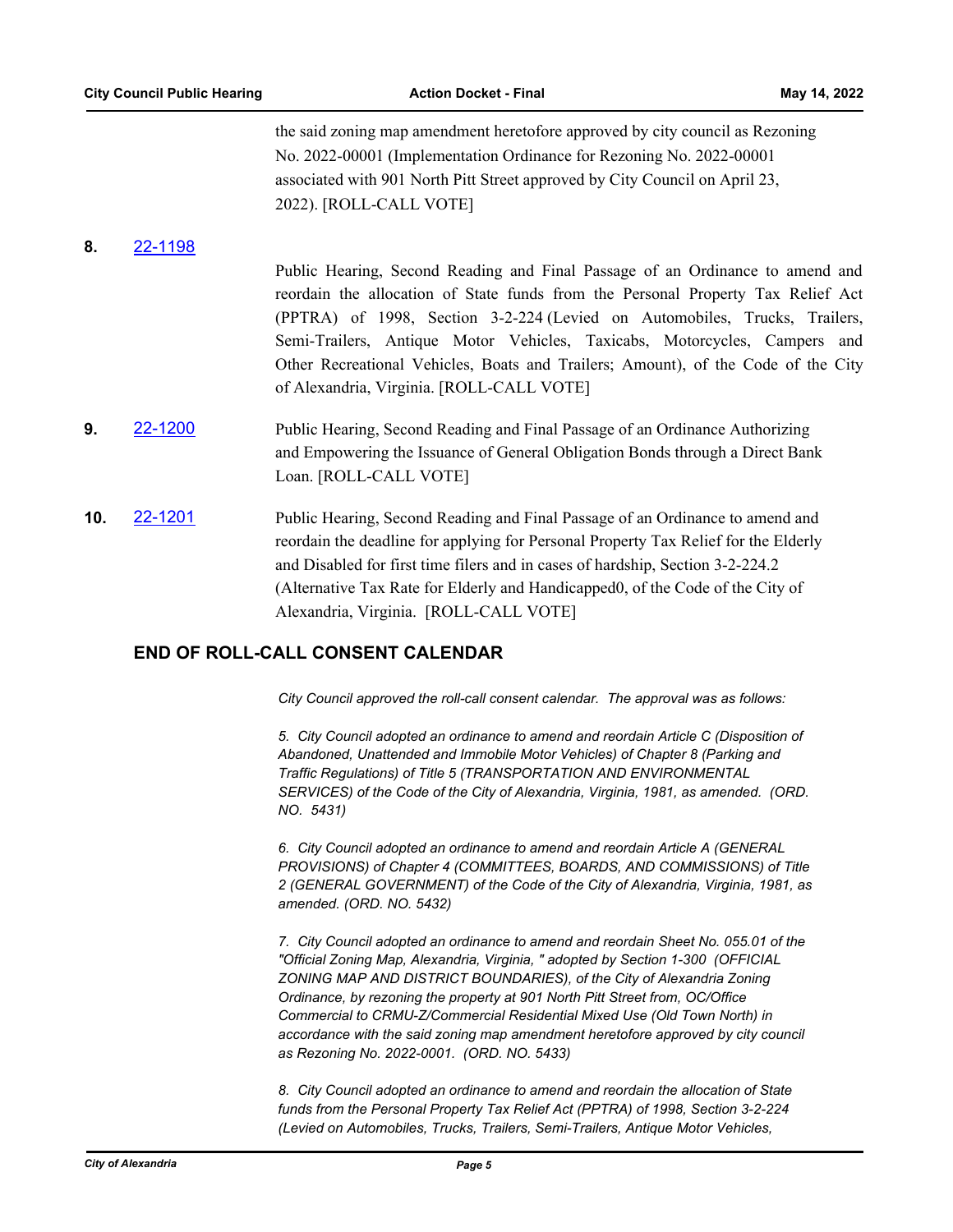*Taxicabs, Motorcycles, Campers and Other Recreational Vehicles, Boats and Trailers; Amount), of the Code of the City of Alexandria, Virginia. (ORD. NO. 5434)*

*9. City Council adopted an ordinance authorizing and empowering the issuance of General Obligation Bonds through a Direct Bank Loan. (ORD. NO. 5435)*

*10. City Council adopted an ordinance to amend and reordain the deadline for applying for Personal Property Tax Relief for the Elderly and Disabled for first time filers and in cases of hardship, Section 3-2-224.2 (Alternative Tax Rate for Elderly and Handicapped), of the Code the City of Alexandria, Virginia. (ORD. NO. 5436)*

# **IV. REPORTS AND RECOMMENDATIONS OF THE CITY MANAGER**

**11. [22-1197](http://alexandria.legistar.com/gateway.aspx?m=l&id=/matter.aspx?key=14795)** Consideration of a License Agreement Between the City and Virtue Feed & Grain, LLC for Use of City Right of Way for Outdoor Dining Space Located at 106 South Union Street.

> *City Council: (1) received the report and held the public hearing for the Agreement to license Wales Alley for outdoor dining space and approved the proposed five-year license agreement; and (2) authorized the City Manager to execute the proposed license agreement with Virtue Feed & Grain, LLC.*

# **V. REPORTS OF BOARDS, COMMISSIONS AND COMMITTEES (continued)**

#### **Planning Commission (continued)**

## **12.** [22-1195](http://alexandria.legistar.com/gateway.aspx?m=l&id=/matter.aspx?key=14793) Zoning Text Amendment #2022-00002

Coordinated Development District Conceptual Design Plan #2021-00006 Development Special Use Permit with Site Plan #2021-10028 Transportation Management Plan Special Use Permit #2021-00085 2121 and 2111 Eisenhower Avenue - Eisenhower East Block 23 Initiation of a Text Amendment and Public Hearing and consideration of requests for (A) a Zoning Text Amendment to amend the provisions of Section 5-602(A) to modify the Maximum F.A.R, Development Levels, Maximum Height, and Uses in Coordinated Development District #2 (CDD #2); (B) a Coordinated Development District Conceptual Design Plan for Block 23 in CDD #2, setting forth the allowable land uses and the maximum and minimum heights; (C) a Development Special Use Permit with Site Plan and subdivision for the construction of a mixed-income, multi-family housing development with structured parking, with modifications to Section 6-403 height to setback ratio and Special Use Permits for a parking reduction and to increase the height of the mechanical penthouse; and (D) a Transportation Management Plan Special Use Permit; zoned CDD #2/Coordinated Development District #2.

Applicant: MidAtlantic Realty Partners, LLC., represented by M. Catharine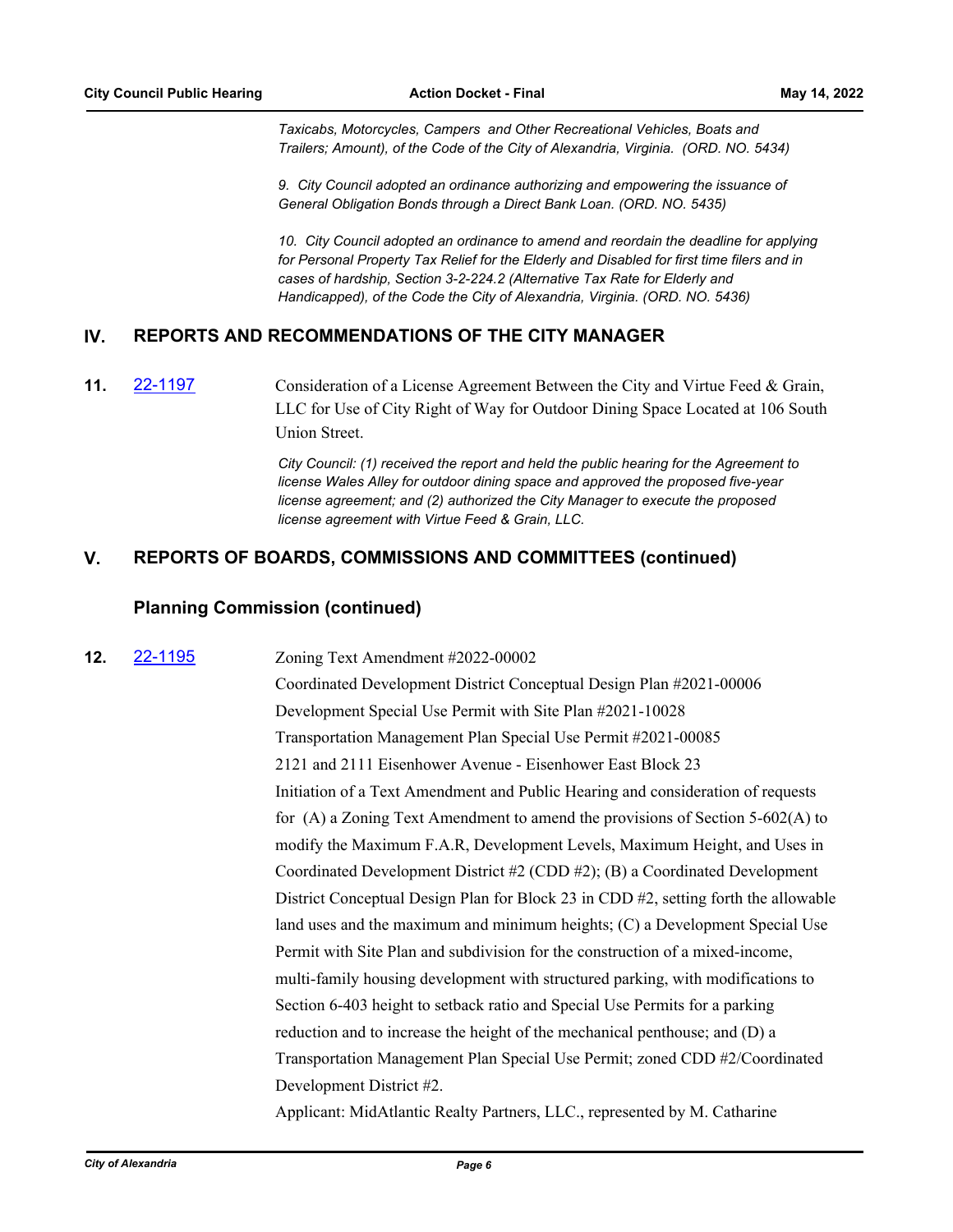Puskar, Esq.; and The City of Alexandria, Department of Planning and Zoning

(Zoning Text Amendment)

Planning Commission Action: Recommended Approval 6-0

*Vice Mayor Jackson made the following disclosure:*

*"I would like to disclose that within the last 12 months, I have received a campaign contribution in excess of \$100 from Donald Simpson, Jr., of Simpson Development Company, Inc., who is the owner of the property involved in this transaction. I have discussed this with the City Attorney and pursuant to state and local law, I able to vote on this item. Because I am able to participate in this transaction fairly, objectively, and in the public interest, an all proper disclosure has been made. I intend to participate and vote on this transaction."*

*Councilwoman Gaskins made the following disclosure:*

*I would like to disclose that I also received a significant campaign contribution within the last 12 months from Donald Simpson, Jr., of Simpson Development Company, Inc., who is the owner of this property involved in this transaction. I, too, have discussed this with the City Attorney and while pursuant to state and local law, I am able to participate and vote, I've decided that out of an abundance of caution and in order to avoid any perception of a conflict, that I am going to recuse myself from this transaction.*

*City Council approved the Planning Commission recommendation with the following amendments:*

*1. An amendment to condition #120, stating the following:*

*Condition: Pursuant to the Eisenhower East Small Area Plan, a contribution is required to the Eisenhower East Implementation Fund.* 

*a. Contribute \$910,879.71 for Phase #1, and \$1,088,856.21 for Phase #2;*

*b. Contribution rates are subject to an annual escalation clause equivalent to the CPIU for the Washington Metro area. Contribution rates will be recalculated January of each year. The final contribution amount shall be calculated and verified by the Neighborhood Planning and Community Development Division of the Department of Planning and Zoning at the time of Certificate of Occupancy. Payments shall be made proportionally prior to the release of the first certificate of occupancy for each phase.*

*2. An amendment to condition #123, stating the following: Provide 20 and 24 set-aside rental units in the Phase #1 and Phase #2 respectively, as indicated in Table 1, or in an effort to provide additional housing units, all one bedroom units may be provided so long as the value of the one bedroom units is equivalent to the value of the 13 2 bedroom units provided in Table 1, to be determined at the time of Final Site Plan to the satisfaction of the Director of Housing.*

# **ORDINANCES AND RESOLUTIONS**

#### **None.**

# **REPORTS OF BOARDS, COMMISSIONS AND COMMITTEES (continued)**